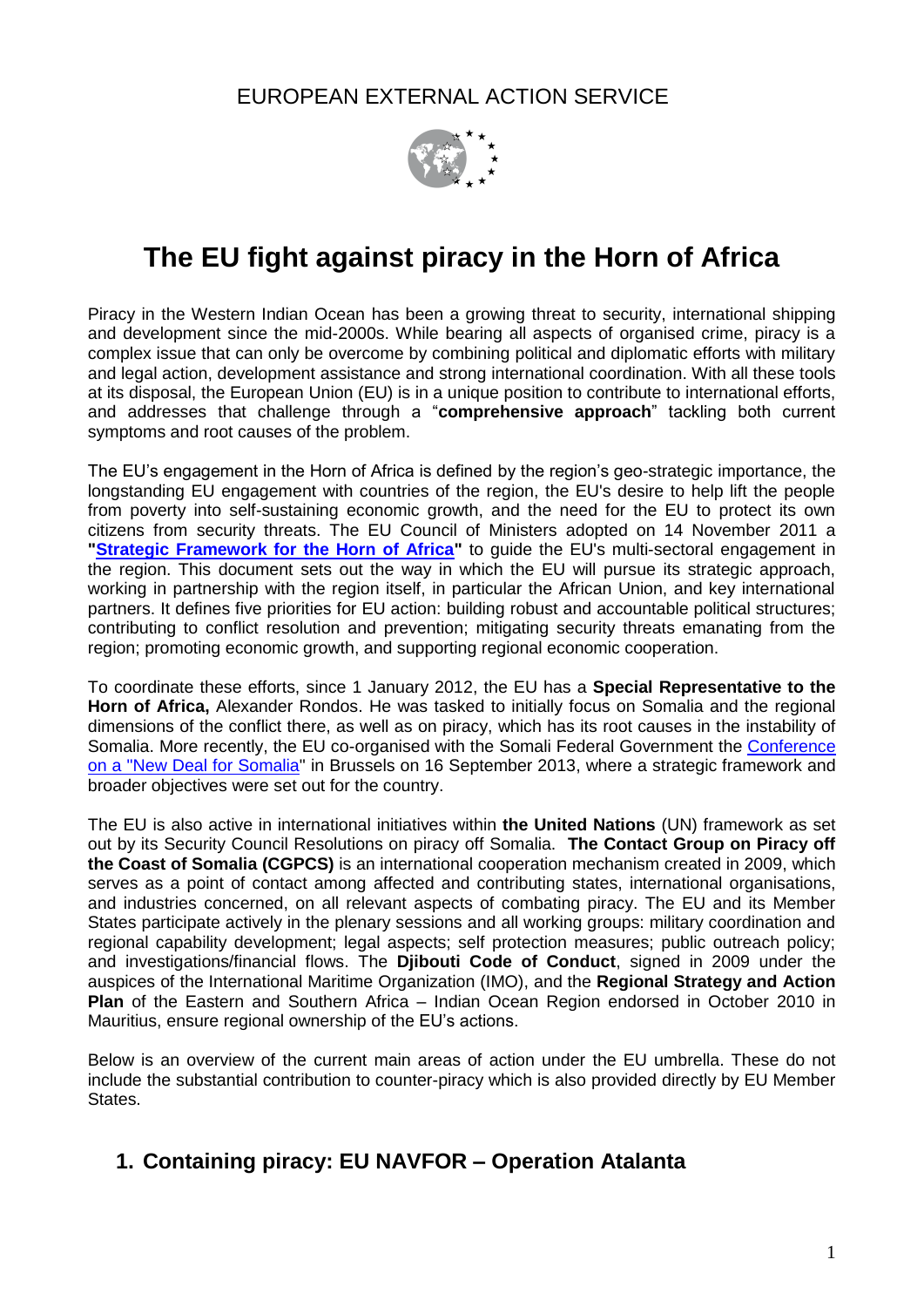The EU launched [European Naval Force Somalia -](http://www.eunavfor.eu/) Operation Atalanta (EU NAVFOR - ATALANTA) in December 2008 under the European Common Security and Defence Policy (CSDP) and in accordance with relevant UN Security Council Resolutions, in response to the rising levels of piracy in the Western Indian Ocean. Its main objectives are:

- the protection of vessels of the [World Food Programme](http://www.wfp.org/) (WFP) delivering food aid to displaced persons in Somalia and the protection of [African Union Mission in](http://www.africa-union.org/root/au/auc/departments/psc/amisom/amisom.htm) Somalia (AMISOM) shipping;
- the deterrence, prevention and repression of acts of piracy and armed robbery off the Somali coast;
- the protection of vulnerable shipping off the Somali coast on a case by case basis;
- the monitoring of fishing activities off the coast of Somalia.

Political guidance, staff and assets are provided by the EU Member States, with a common budget of €8 million per year. Typically, EU NAVFOR – Atalanta consists of 4 to 7 surface combat vessels, 1 to 2 auxiliary ships and 3 to 4 Military Patrol and Reconnaissance Aircraft deployed in the area of operation that covers about the size of the European Union: it comprises the South of the Red Sea, the Gulf of Aden and the Western Indian Ocean, including the Seychelles. The current mandate extends until December 2014 and is under discussion for renewal. The Operation Headquarters are in Northwood (United Kingdom) and since January 2013 the Operation Commander is Rear Admiral Bob Tarrent, UK Royal Navy.

Since its launch, EU NAVFOR has had a 100% success rate in protection of WFP Vessels. It has provided protection to other shipping, in particular of AMISOM. To date, 149 suspected pirates have been arrested and transferred for prosecution and, in 2013 4 pirate action groups were disrupted, thus preventing potential pirate action on merchant shipping and vulnerable vessels in the area.

# **2. Judicial international cooperation to end impunity**

### **a) Prosecution, trial and detention of piracy suspects**

Prosecution and detention of piracy suspects is a key component of the overall fight against piracy. Over 1,200 suspects are currently being prosecuted in 21 countries, including EU Member States.

The EU is assisting the United Nations Development Programme (UNDP) and the United Nations Office for Drugs and Crime (UNODC) in their work to establish sufficient conditions to allow fair and efficient piracy trials in Somalia. However, this is only a medium and long term solution. In the short term, transfers for trial from EU NAVFOR ships to countries suffering from piracy - and ready to prosecute suspects - remain necessary to put an end to impunity in the Indian Ocean.

The EU has therefore signed transfer agreements with countries in the region – the Seychelles (2009), Mauritius (2011) – and is negotiating another one with Tanzania. At the moment, transfers to Kenya are possible on a case by case basis. The judicial systems of these countries were not fully prepared to cope with the additional complexities and workload of transferred piracy suspects. A joint EU/UNODC programme of support for the justice system in Kenya was launched in May 2009 to provide Kenya with practical assistance to cope with the extra demands associated with the prosecution and detention of piracy suspects  $(\epsilon 1.75 \text{ million})$  – programme lasted for its maximum time -24 months. Similar support programmes were designed for the Seychelles (€0.78 million, ended after 24 month period) and Mauritius (€1.08 million). The EU and its Member States are the largest contributor to the **UNODC** counter-piracy programme.

### **b) Coordinated criminal investigation against instigators**

Piracy has to be understood as organised crime that is happening on land and at sea, with kidnapping crews and ships for ransom as the business model. The piracy network leaders,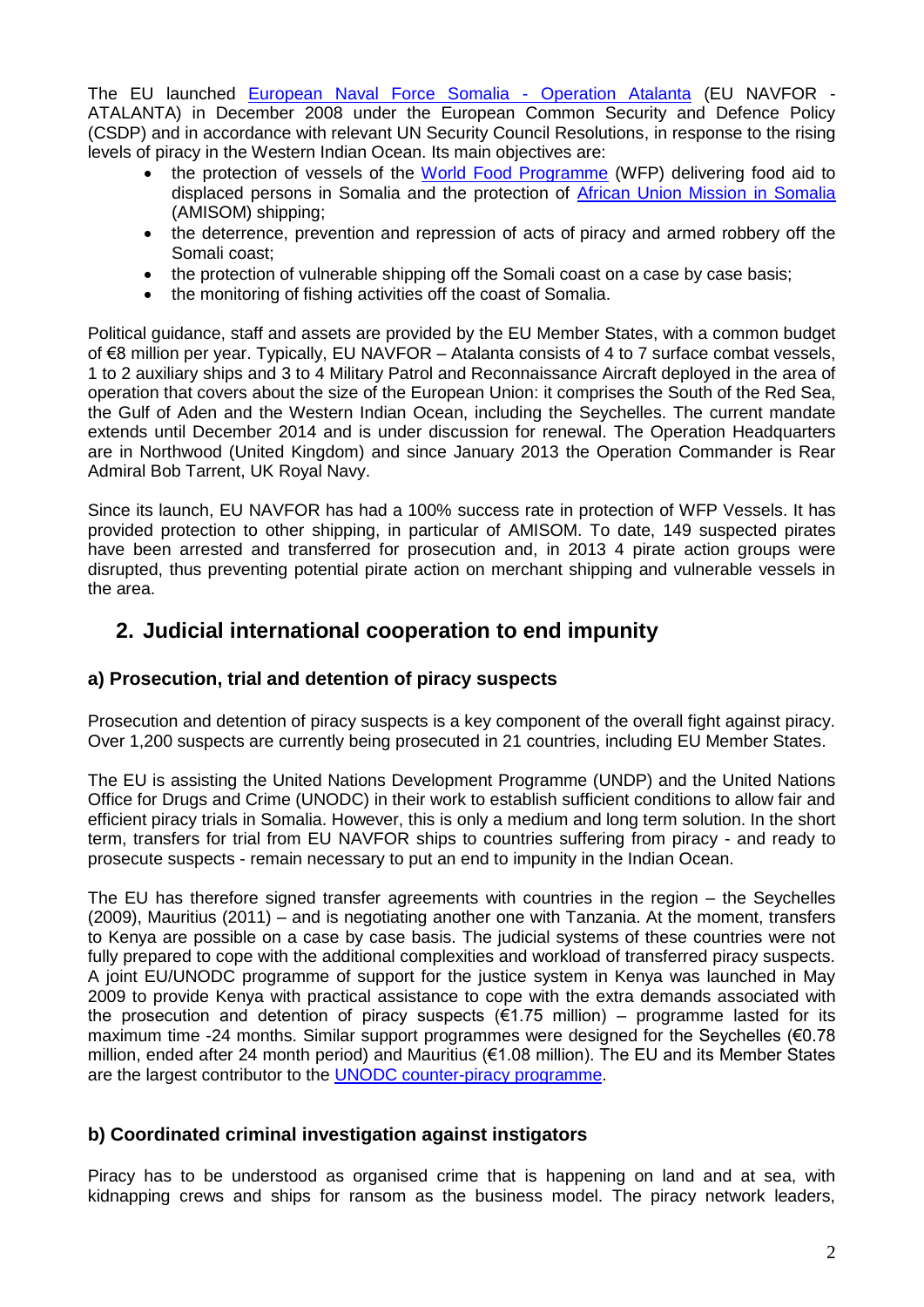financiers and instigators go largely unpunished even if some of their "foot soldiers" are less lucky and end up in prison or do not come back from sea.

It is therefore vital to increase the "risk/reward" ratio for those who benefit most from piracy and to damage the underlying business model - including by tracking and disrupting the financial flows. Investigations on piracy suspects are on-going in a number of EU Member States. So far the biggest success in the work of prosecutors and law enforcement has been the arrest of the top piracy leader "Afweyne" on arrival in Brussels on 12 October 2013

The EU is actively supporting the establishment of a cooperation mechanism among the prosecutors of the countries concerned in order to bring together admissible evidence for legal action against major piracy financiers, negotiators and organisers. Hosted by [Europol,](https://www.europol.europa.eu/content/press/joint-efforts-against-maritime-piracy-643) in The Hague, a Dutch-German "Joint Investigation Team" started its work in January 2012 under the legal framework of Eurojust and provides a unique model for transnational police cooperation. Europol and [Interpol](http://www.interpol.int/Crime-areas/Maritime-piracy/Maritime-piracy) are closely cooperating in collecting and analysing data on piracy cases and modalities are in place to allow them to receive relevant information from EU NAVFOR – Operation Atalanta.

# **3. Building regional maritime capacities**

Coastal countries in the region suffer immensely from the economic impact of piracy: ports like Mombasa and Dar el Salaam are threatened and import costs go up due to increased transport costs, higher insurance premiums, etc. It is therefore in their strategic interest to engage in the fight against piracy, in addition to receiving suspects transferred for prosecution. In the long run, the waters of the Indian Ocean should be secured by the region itself, not international forces. The EU is therefore keen to assist in developing local capacities to ensure maritime security.

#### **a) EUCAP Nestor CSDP mission**

A new mission in support of Regional Maritime Capacity Building under the Common Security and Defence Policy (CSDP) was launched in July 2012. It aims at enhancing the maritime capacities of initially five countries in the Horn of Africa and the Western Indian Ocean. [EUCAP Nestor](http://consilium.europa.eu/media/1617222/factsheet__eucap_nestor_en_.pdf) be a civilian mission augmented with military expertise. Its objective is to strengthen the capacity of states in the region to effectively govern their territorial waters and to reinforce their ability to fight piracy. Its two main tasks are:

- Strengthening the sea-going maritime capacities of Djibouti, Kenya, Tanzania, and the Seychelles;

- Strengthening the rule of law sector, initially in the Somali regions of Puntland and Somaliland, notably by supporting the development of a Coastal Police Force. Activities include expert advice on legal, policy and operational matters concerning maritime security; coast guard training to develop the ability to enforce law on the sea; and procurement of the necessary equipment. The mission will have no executive functions.

Its Headquarters is in Djibouti and the current mission mandate ends in July 2014. The Mission currently comprises about 100 staff and the Head of Mission is Ambassador Etienne de Poncins.

### **b) Critical Maritime Routes Programme**

Funded under the EU's Instrument for Stability, the [Critical Maritime Routes Programme](http://ec.europa.eu/europeaid/infopoint/publications/europeaid/documents/207a_en.pdf) has focused since 2009 on the security and safety of essential maritime routes in areas affected by piracy to help to secure shipping and trading lines of communication. Its long term goal is to improve maritime governance.

An ongoing €6 million project, **MARSIC** supports maritime security and safety in the Western Indian Ocean region by enhancing information sharing and training capacities. It contributes to the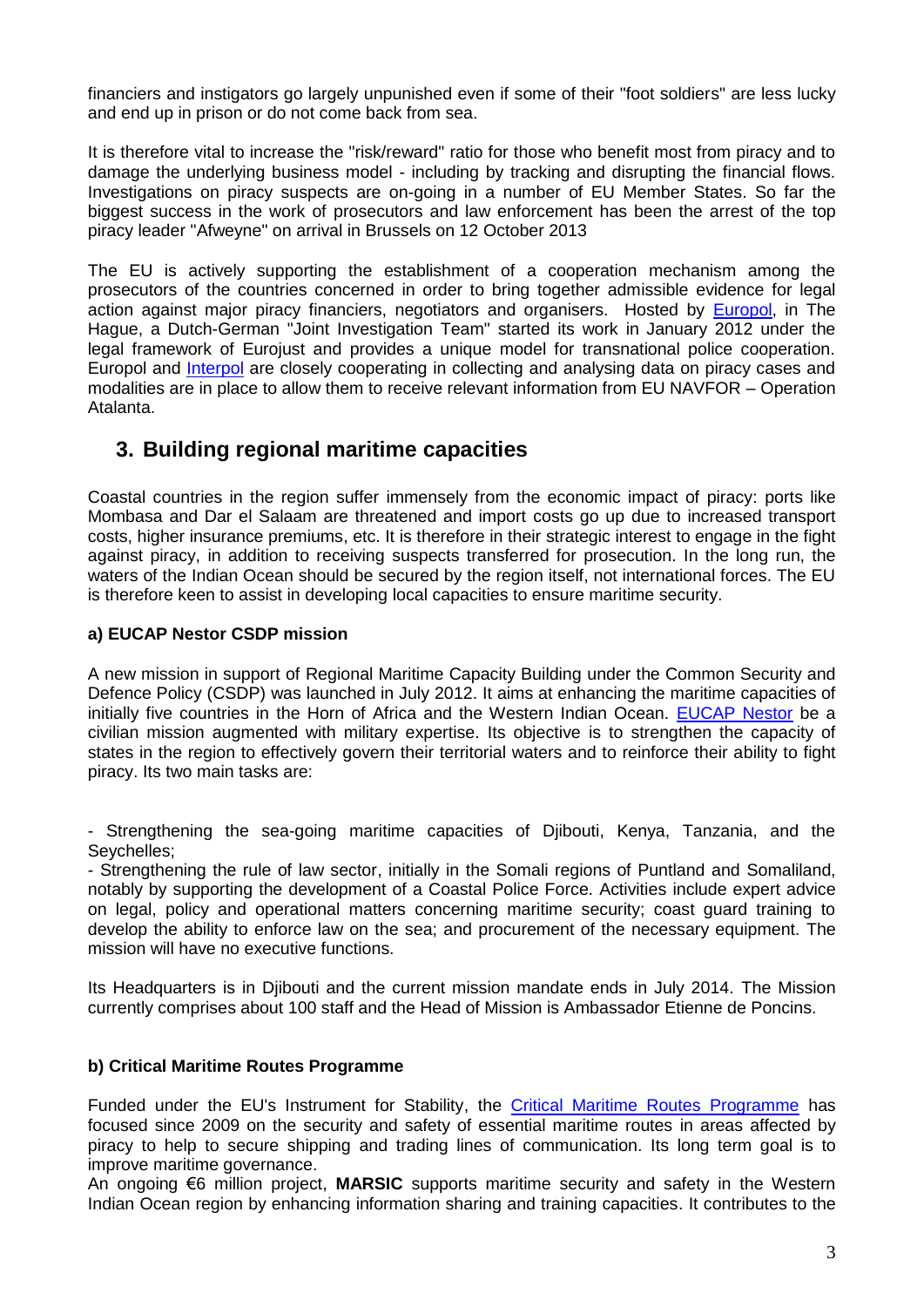implementation of the regional Djibouti Code of Conduct targeted at fighting piracy and armed robbery against ships. The project focuses on capacity building and training of maritime administration staff, officials and coast guards from the region, i.a. Somalia, including Puntland and Somaliland. This includes assistance to setting up the [Djibouti Regional Training Centre](http://www.edumar.org/) for maritime affairs. It also reinforces the capacity of states' coast guards and administrations, starting with Yemen and Djibouti, to ensure the surveillance and security of territorial waters by supporting the operations of the Regional Maritime Information Sharing Centre (ReMISC) in Sana'a (Yemen).

Another project is implemented by INTERPOL and supports **national law enforcement capacities** (€1.6 million) to combat maritime piracy by providing necessary training and equipment to perform effective and pro-active investigations including on piracy financiers and organisers.

#### **c) Regional Maritime Security Programme**

Under the 10<sup>th</sup> European Development Fund, the regional Maritime Security Programme (MASE) will support the implementation of Eastern and Southern Africa – Indian Ocean Regional Strategy and Action Plan, which was adopted in October 2010 in Mauritius to fight piracy and promote maritime security by strengthening the capacity of the region. The EU is supporting the implementation of the regional strategy with approximately €37 million, mainly to develop a strategy to tackle piracy on land in Somalia; enhance judicial capabilities to arrest, transfer, detain and prosecute piracy suspects; address economic impact and financial flows related to piracy; and improve national and regional capacities in maritime security functions, including surveillance and coastguard functions.

#### **d) Pilot project on piracy, maritime awareness and risks**

Another key issue identified in the region is lack of maritime situational awareness. In response, the EU is conducting a **Pilot Project on Piracy, Maritime Awareness and Risks** implemented by the European Commission's Joint Research Centre (€1 million). The project stems from the 2008 resolution of the European Parliament on piracy at sea; it is scientific in nature and has been running since 2010. It explores the potential use of civilian technical and affordable tools – such as satellite technologies – to develop an approach to obtain real-time situational awareness of ship traffic and risk monitoring. This could in time help authorities in the Horn of Africa region to ensure maritime situational awareness for their counter-piracy actions.

### **e) Fight against Illegal, Unreported and Unregulated (IUU) fishing in the Indian Ocean**

While not directly focused on counter-piracy, actions to suppress illegal fishing have positive effects in improving regional maritime security capacities at large. The EU is actively supporting the fisheries sector national policies, including surveillance through the [fisheries partnership](http://ec.europa.eu/fisheries/cfp/international/agreements/index_en.htm)  [agreements](http://ec.europa.eu/fisheries/cfp/international/agreements/index_en.htm) in the Indian Ocean, as well as contributing with technical assistance through ACP [FISH II](http://www.acpfish2-eu.org/) and [Environment and Sustainable Management of Natural Resources including Energy](http://ec.europa.eu/europeaid/how/finance/dci/environment_en.htm) (ENRTP) programmes.

The European Commission funded with €10 million a [Regional Surveillance Plan for fisheries](http://www.coi-ioc.org/index.php?id=162) in the South West of the Indian Ocean from 2007 to 2011. The aim was to reduce the number of vessels fishing illegally in the area and to contribute to the conservation and sustainable management of tuna resources.

Currently underway, the [SmartFish Programme](http://www.smartfish-ioc.org/#!programme) aims to increase the level of social, economic and environmental development and deeper regional integration in the Indian Ocean region through improved capacities for the sustainable exploitation of fisheries resources. The programme is worth €21 million for the first of two implementation phases, and includes specific action in support of the Somali fishing industry.